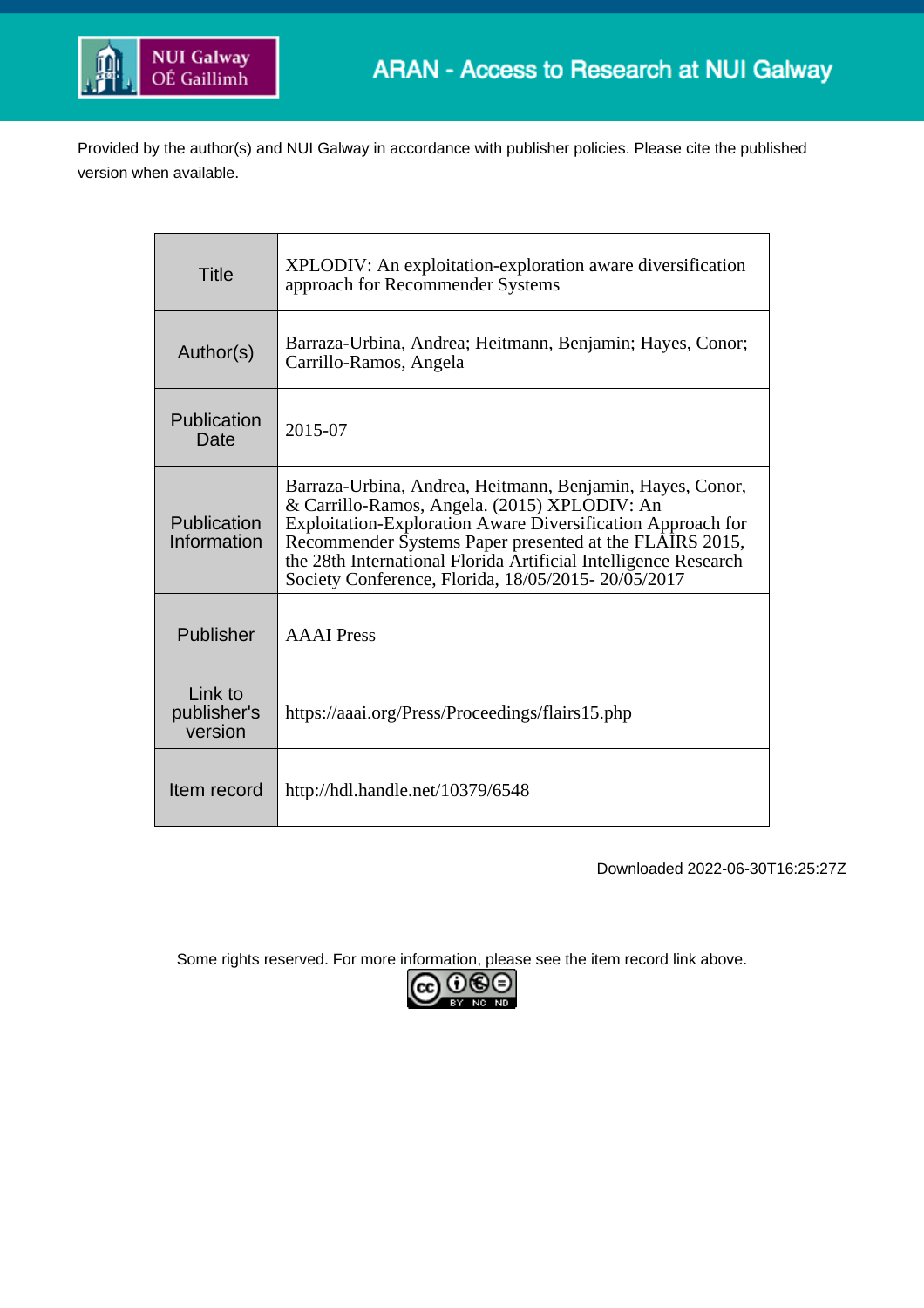# **XPLODIV: An Exploitation-Exploration Aware Diversification Approach for Recommender Systems**

## **Andrea Barraza-Urbina**

Insight Centre for Data Analytics, NUI Galway andrea.barraza@insight-centre.org

## **Benjamin Heitmann**

Insight Centre for Data Analytics, NUI Galway benjamin.heitmann@insight-centre.org **Conor Hayes**

**Angela Carrillo-Ramos**

College of Engineering and Informatics, NUI Galway conor.hayes@insight-centre.org angela.carrillo@javeriana.edu.co

Pontificia Universidad Javeriana, Bogotá

#### **Abstract**

Recommender Systems (*RS*) have emerged to guide users in the task of efficiently browsing/exploring a large product space, helping users to quickly identify interesting products. However, suggestions generated with traditional *RS* usually do not produce diverse results though it has been argued that diversity is a desirable feature. The study of diversity-aware *RS* has become an important research challenge in recent years, drawing inspiration from diversification solutions for Information Retrieval (*IR*). However, we argue it is not enough to adapt *IR* techniques to *RS* as they do not place the necessary importance to factors such as serendipity, novelty and discovery which are imperative to *RS*. In this work, we propose a diversification technique for *RS* that generates a diversified list of results which not only balances the trade-off between quality (in terms of accuracy) and diversity, but also considers the trade-off between exploitation of the user profile and exploration of novel products. Our experimental evaluation shows that the proposed approach has comparable results to state of the art approaches. In addition, through control parameters, our approach can be tuned towards more explorative or exploitative recommendations.

#### **Introduction**

Recommendation Systems (*RS*) help users find in less time useful products. Traditionally, *RS* are assessed with accuracy metrics. But, accuracy alone is not a clear indicator of *RS* quality (McNee *et al.* 2006). Other characteristics such as novelty and diversity should also be evaluated. Nevertheless, diversity-awareness is a challenge for *RS*, which tend to offer users lists composed of similar items (*e.g.,* the user loves Star Trek so receives suggestions of only Star Trek related items (McNee *et al.* 2006)). A diversity-aware *RS* aims to reduce the redundancy in recommendation lists by offering users a range of options, not a homogeneous set of alternatives. With diversity, *RS* can: (*a*) encourage product discovery by incentivizing users to explore unknown sections of the catalog, (*b*) cover a wider spectrum of user preferences, and (*c*) respond to ambiguous user preferences with a list of varied items, thus increasing the chance the user will like at least one item.

Traditionally, the diversification problem is defined as a bi-criterion optimization problem where the aim is to select *k* items from a broader set that maximizes both relevance and diversity. We introduce the notion that in *RS,* in addition to the diversity *vs*. relevance trade-off, there is also a tradeoff between exploitation of the user profile and exploration of novel products. Because diversification techniques for *RS* are inspired from Information Retrieval (*IR*) techniques, exploration of novel products is ignored to focus solely on exploitation of the user profile. Nonetheless, exploration is essential to the notion of discovery which is the most important feature of a *RS.* To solve this problem, we propose a diversification technique that can be tuned towards either more explorative or more exploitative recommendations.

In this paper, we will first define the diversification problem for both *IR* and *RS.* We study *IR* diversification techniques given that they serve as inspiration for *RS* techniques. Next, a comparative analysis of related work is presented for both *IR* and *RS.* Subsequently, our exploitation-exploration diversification approach is introduced. After this, we analyze results from the experimental validation. Finally, we conclude and highlight future work.

#### **The Diversification Problem**

*Diversity* is a concept that has been applied in many fields; mostly with the goal of obtaining a set of objects that have a high level of *dissimilarity* between them, and that as a group, maximize a quality criterion. However, there is usually a trade-off between diversity and quality; hence, the *diversification problem* is how to choose *k* elements from a set that maximizes diversity at a low quality sacrifice.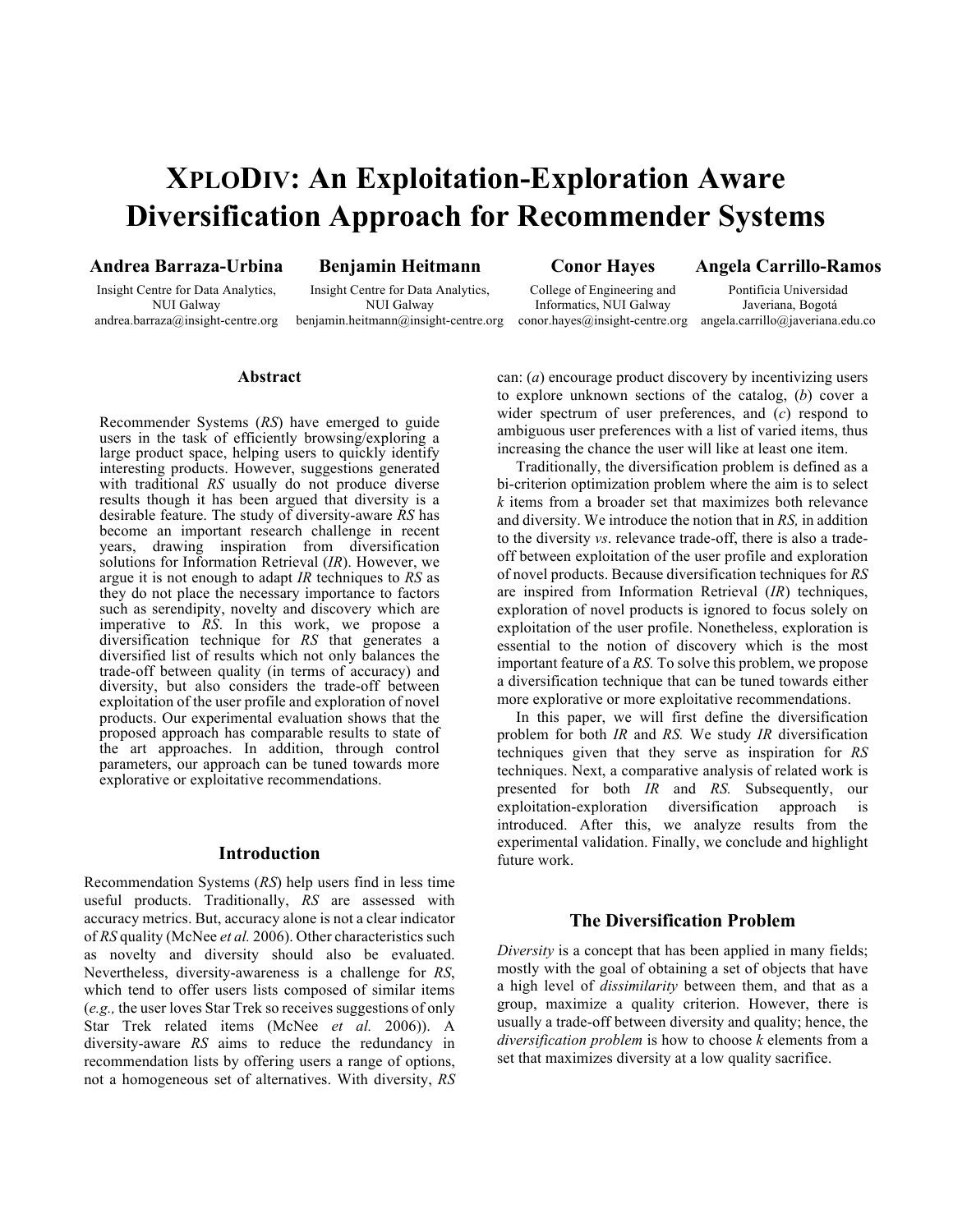In *IR*, diversity is a highly desirable feature that helps to: (*i*) remove redundancy from retrieved results and (*ii*) respond to query ambiguity by offering varied options, and in this manner, increase the chance of satisfying a user with a random intent (Zheng *et al*. 2012). The study of diversity as it has been applied in *IR* serves as a strong foundation for work on diversity in *RS*. In *IR*, the goal of diversification has been defined as selecting documents that are not only relevant to the target query but that also cover as many query interpretations or sub-topics as possible. However, there is a trade-off between selecting items that are of higher relevance (which tend to be similar to each other) and obtaining diverse results (Gollapudi *et al.* 2009). Therefore, the diversification problem in *IR* is usually modelled as a bi-criteria optimization problem that aims to find the appropriate balance between two competing objectives: diversity and relevance (Gollapudi *et al.* 2009).

In *RS,* diversity is also a highly desirable feature. On one hand, diversity is important to deal with the uncertainty surrounding the user profile. The only evidence of user tastes/likes a *RS* has is encapsulated within the user profile. However, much like a user query in *IR,* the user profile could be incomplete and ambiguous. This can be explained by: the large size of item spaces and the unfeasibility of obtaining explicit rating information on all products from users, the unreliability of interpreting implicit information to understand user likes, and the dynamic nature of user preferences. In face of user profile uncertainty, *RS* should offer users a diverse set of suggestions representative of the variety of the user's tastes so as to increase the chances the user finds useful items in recommendations (Vargas 2012)(Zheng *et al*. 2012).

On the other hand, diversity is essential to the concept of novelty, which is directly related to the idea of discovery and essential to the purpose of *RS*. We define that different levels of novelty can be achieved depending on how far or *diverse* an item is from the user's past experience. In addition to aiding user discovery, novel recommendations help increase the information flow between the user and the system. It is to be expected that discovering new products would lead to an information gain for the user, but this is also true for the *RS* itself. User discovery of new items leads to user feedback on diverse/novel items. This feedback generates larger information gain for the user profile than feedback of non-novel items, broadening the knowledge over the user preferences (Lemire *et al.* 2008).

Even though diversity is a desirable feature, *RS* do not offer diverse recommendations naturally. This is due to: (*a*) *the heuristics that lay foundation to RS techniques are based on similarity measures*: traditional techniques that are centered on similarity-based heuristics suffer problems like overspecialization, bias towards popular items, and bias towards items which are similar to highly-rated items from the user profile; (*b*) *traditional evaluation metrics encourage accuracy but penalize diversity*: with traditional *RS* techniques novel products tend to receive lower

predicted ratings compared to products similar to those the user always consumes, as a consequence, accuracy metrics penalize recommending novel products; and (*c*) *recommendation list evaluation is performed as an aggregate of the individual scores of items, disregarding the real value of items in the context of the list*: recommendation list metrics do not evaluate each product within the context of the list and cannot determine if the list offers items that are both of high quality and sufficiently diverse to cover the spectrum of the user's interests (McNee *et al.* 2006).

It can be seen that the diversification problem in *RS* is similar to that in *IR,* where there is a trade-off between the individual accuracy of an item and the overall diversity of the recommendation list. In this manner, the diversification goal in *RS* would be to generate a list of suggested items that maximize both the predicted rating for items and coverage over the wide spectrum of user preferences. However, *RS* must also account for novel products, which by definition are not directly related to the identified user preferences. This brings up an additional trade-off between how much the *RS* wants to *exploit* the known information about the user by covering the preferences in the user profile, and how much the *RS* wants to *explore* what other preferences the user could have by offering novel products.

The trade-off between exploitation and exploration could depend on many factors, such as the maturity of the user profile and the user's openness to experience. For example, for a new user, the *RS* might want to offer more novel/explorative products in order to gain information about the user's interests. In contrast, for users that are not very open to new experiences, they may possibly prefer to receive recommendations of products similar to those they have liked in the past (*i.e.,* exploitative items). As a result, it is important for the diversification technique in *RS* to be tunable, so in this way it can be adapted to the *RS*  requirements of diversity, exploitation and exploration.

In synthesis, the diversification problem in *RS* is to choose *k* items from a broader set, that together balance the trade-off between relevance and diversity considering the trade-off between *exploitation* of the user profile and *exploration* of novel products. The additional trade-off (exploitation *vs.* exploration) marks an important difference between the diversification problem in *IR* and *RS.* 

In this section, the diversification problem has been defined for *IR* and *RS.* In the following section we will offer a comparative analysis of current work for both *IR* and *RS.*

# **Related Work**

Diversification approaches for both *RS* and *IR* can be classified as *implicit* or *explicit*.

In *IR*, implicit approaches infer that by selecting dissimilar documents the diverse query aspects will be indirectly covered. The method *MMR* (Carbonell *et al*. 1998) is a classic example that aims to maximize "*relevant novelty*": weighted linear combination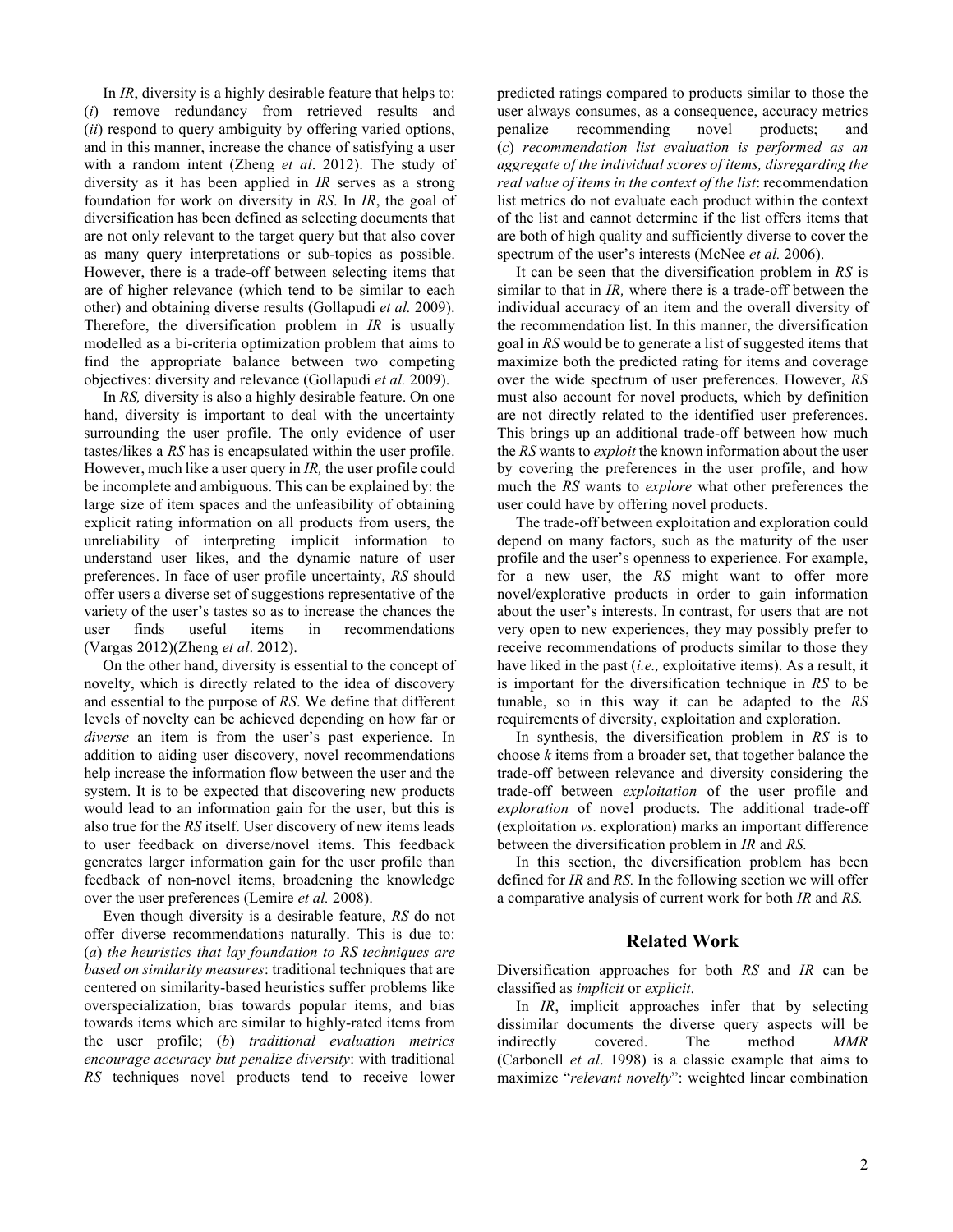of *relevance* and *novelty* (novelty is defined as dissimilarity from previously selected documents). In contrast, explicit approaches directly attempt to cover different query aspects or sub-topics. *IA-Select* (Agrawal *et al.* 2009) and *xQuAD* (Santos *et al.* 2010) are examples of explicit approaches. In addition, (Zheng *et al*. 2012) propose three strategies to specify coverage functions of query sub-topics that serve as a basis for their diversification solution.

*RS* diversification techniques are frequently inspired by *IR* approaches. In this case, explicit approaches are those that attempt to cover as many of the user preferences as possible. As examples of implicit approaches, (Smyth *et al.* 2001) propose a number of objective functions based solely on relevance and diversity, and (Ziegler *et al.* 2005) propose the Topic Diversification technique. Both draw inspiration from *MMR.* In contrast, (Vargas 2012) proposes the concept of aspect-space as a mean to translate notions from *IR* to *RS.* As a result, explicit techniques, such as *xQuAD* and *IA-Select,* can be adapted for *RS.* 

Alternatively, (Adomavicius *et al.* 2009) propose several re-ranking methods (*e.g.,* ranking by item popularity) to increase diversity but maintain accuracy. Their approach is neither implicit nor explicit.

In *Table 1*, the reviewed approaches are compared with the following criteria: (*a*) *greedy optimization:* is the proposed solution a greedy optimization approach?, (*b*) *explicit approach:* does the proposed solution directly attempt to cover the diverse aspects of the query/user profile?, (*c*) *implicit approach:* does the proposed solution explicitly prevent redundancy within the results?, (*d*) *control of diversity vs. relevance trade-off:* is there a control parameter that can tune the diversity *vs*. relevance trade-off?, (*e*) *encourages discovery:* does the proposed approach not penalize novel/serendipitous items?, and (*f*) *control of exploitation vs. exploration trade-off:* is there a control parameter that can tune the exploitation *vs*. exploration trade-off?.

|                                                                                                    | 1      | $\mathbf{2}$ | 3                                                                                             | 4      | 5                                                      | 6        | 7      | 8 |
|----------------------------------------------------------------------------------------------------|--------|--------------|-----------------------------------------------------------------------------------------------|--------|--------------------------------------------------------|----------|--------|---|
| Greedy Optimization                                                                                | $^{+}$ | $^{+}$       | $^{+}$                                                                                        | $^{+}$ | $^{+}$                                                 | $^{+}$   | $^{+}$ |   |
| Explicit Approach                                                                                  |        | $^{+}$       | $^{+}$                                                                                        | $^{+}$ |                                                        |          | $^{+}$ |   |
| Implicit Approach                                                                                  | $^{+}$ |              |                                                                                               |        | $^{+}$                                                 | $^{+}$   |        |   |
| Control of diversity vs.<br>relevance trade-off                                                    | $^{+}$ |              | $\,$                                                                                          | $^{+}$ | $^{+}$                                                 | $^{+}$   | ?      | 9 |
| <b>Encourages Discovery</b>                                                                        | ?      |              |                                                                                               |        | $\gamma$                                               | $\gamma$ |        | ? |
| Control of exploitation vs.<br>exploration trade-off                                               |        |              |                                                                                               |        |                                                        |          |        |   |
| 1 - (Carbonell et al. 1998)<br>2 - (Agrawal et al. 2009)<br><b>3</b> - (Santos <i>et al.</i> 2010) |        |              | 4 - (Zheng <i>et al.</i> 2012)<br>5 - (Smyth et al. 2001)<br>6 - (Ziegler <i>et al.</i> 2005) |        | 7 - (Vargas 2012)<br>8 - (Adomavicius et al.<br>2009). |          |        |   |

| Table 1. Comparison of Related Works |  |
|--------------------------------------|--|
|                                      |  |

From *Table 1* it can be concluded that: (*i*) most approaches are based on greedy optimization, which performs very well when the underlying objective function is sub-modular; (*ii*) none of the approaches explicitly considers not penalizing novel products: implicit approaches would add novel products by chance and explicit approaches penalize adding novel products; finally but most importantly, (*iii*) none of the approaches consider the trade-off between *exploitation* and *exploration*. This can be explained because most approaches for *RS* tend to be an adaptation from approaches in *IR* and therefore share the same characteristics. In *IR*, encouraging discovery and exploration are not important factors.

In this section we have analyzed diversification techniques for both *IR* and *RS*. We found that current works for *RS* are pure adaptations of solutions from *IR,* and as such, miss important properties essential to *RS.* Even though *IR*  approaches serve as a foundation for advances in *RS,* the ultimate goal of both fields is different*.* Consequently, it is not enough to accommodate *IR* ideas towards *RS*, they must also be augmented to reflect characteristics fundamental to *RS,* such as novelty and discovery. In view of this goal, we propose the Exploitation-Exploration Diversification Technique, which we will present in the following section.

## **Exploitation-Exploration Diversification**

In this section we will introduce the Exploitation-Exploration Diversification technique named *XPLODIV,* which is a post-filtering approach that receives as input candidate items generated from a traditional *RS* and selects a subset of diversified relevant items. We formulate our approach as a greedy optimization problem that aims to retrieve an ordered subset of items  $R$ , by iteratively adding to  $R$  one item  $i^*$  from the set of candidate items  $C$ , where <sup>∗</sup> maximizes the function *XPLODIV* – in *Equation 1* – at a given iteration step, as shown in *Algorithm 1*. The technique receives as input the user profile  $U(i.e., set of items  $u \in U$  that$ the user has rated), a set of candidate items  $C$  and the desired size for *R* defined as *k*. As output, *XPLODIV* produces an ordered set of diversified items  $R \subseteq C$ , where R has *k* items  $(i.e., |R| = k)$  that are shown as the final recommendations.

**Input:** output size  $k$ , set of user profile items  $U$ , set of candidate items  $C$ **Output:** set of diversified items  $R$ 

1:  $R \leftarrow \emptyset$ 2: while  $|R| < k \wedge C \neq \emptyset$  do  $i^* \leftarrow \arg\max_{i \in C \setminus R} \text{XPLODiv}(i, U, R)$  $3:$  $C \leftarrow C \setminus \{i^*\}$  $\overline{4}$  $R \leftarrow R \cup \{i^*\}$  $5:$  $6:$  end while 7: return  $R$ 

|  |  | Algorithm 1. Greedy optimization XPLODIV |  |
|--|--|------------------------------------------|--|
|--|--|------------------------------------------|--|

 $XPLoDiv(i, U, R) = \alpha \cdot rel(i) + (1 - \alpha) \cdot div(i, R) \cdot XPLo(i, U)$  $XPLO(i, U) = \beta \cdot xplot(i, U) + (1 - \beta) \cdot xplore(i, U)$ *Equation 1. XPLODIV optimization function*

As has been argued, the goal of *RS* diversification is to balance the trade-off between *relevance* and *diversity*, considering the trade-off between *exploitation* of the user profile and *exploration* of novel products. To achieve this,  $XPLODIV$  has four core dimensions: relevance  $rel(i)$ ,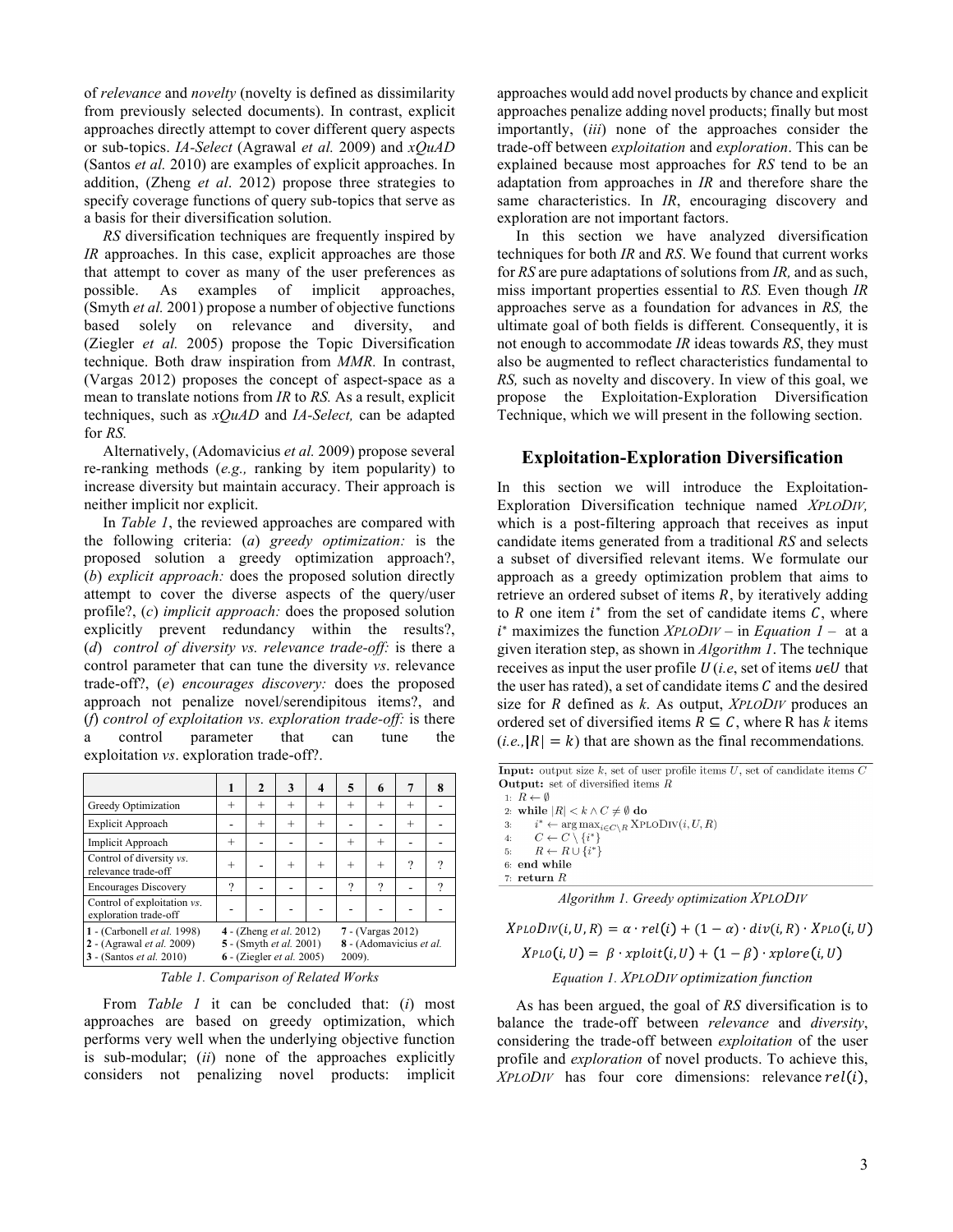diversity  $div(i, R)$ , exploitation  $xplot(i, U)$  and exploration  $xplore(i, U)$ . Moreover, the approach has two control parameters,  $\alpha$  and  $\beta$ , which respectively tune the trade-offs between relevance *vs.* diversity and exploitation *vs.* exploration. In addition, the diversity of selected items in *XPLODIV* is directly linked to the *exploitation vs. exploration* trade-off*.* As a result, the approach can be set towards more diverse exploitative items or more diverse explorative items.

The remainder of this section will discuss in detail the dimensions that compose *XPLODIV*. Each of these must be normalized to return a value in the range [0,1], where one is the highest desirable value.

#### **Relevance Dimension**

The relevance dimension gives priority to items that have high predicted rating. In this fashion, the relevance value of an item *i* is given by *Equation 2.* In this equation,  $MaxRating$  is the maximum possible rating that a user can give to an item and *predicted\_rating(i)* is the predicted rating for item *i* obtained from a traditional *RS.*

> $rel(i) = \frac{predicted\_rating(i)}{}$ MaxRating *Equation 2. Relevance Dimension*

#### **Diversity Dimension**

The diversity dimension  $div(i, R)$  measures how diverse an item  $i$  is in relation to a set of items  $R$ . This section highlights approaches to determine  $div(i, R)$ .

Weitzman (Weitzman *et al.* 1992) proposes that the diversity of an element in relation to a set can be measured in terms of the amount of diversity gained for the set if the element is added. With this formulation, the diversity of an item to a set can be measured founded on popular measures of set diversity such as the Gini-Simpson index (Stirling 2007), Stirling diversity metric (Stirling 2007), among others. An example can be viewed in *Equation 3.*

 $div(i, R) = diversity(R \cup \{i\}) - diversity(R)$  $diversity(R) = GiniSimpson(R)$ *Equation 3. Diversity dimension as diversity gain*

Alternatively, Weitzman (Weitzman *et al.* 1992) argues that the diversity an item would add to a set can be measured as the distance of the item to the set. Weitzman proposes the minimum distance to be one measure of item-to-set diversity, as in *Equation 4,* where distance between two items can be measured as the inverse of their similarity*.*

$$
div(i, R) = \min_{r \in R} d(r, i)
$$

$$
d(r, i) = 1 - similarity(r, i)
$$

$$
Equation 4. Diversity dimension as minimum distance
$$

Another way to measure item-to-set distance can be the average pairwise distance of the item *i* to each of the items in the set, as in *Equation 5.*

$$
div(i, R) = \frac{1}{|R|} \sum_{r \in R} d(r, i)
$$

*Equation 5. Diversity dimension as average distance*

#### **Exploitation Dimension**

The exploitation dimension reinforces those items that exploit known user preferences. Items that represent previously identified user preferences could turn out to be promising recommendations, following the content-based *RS* heuristic that assumes users will continue to have the same preferences they have had in the past. To achieve this, the exploitation dimension aims to determine how representative item *i* is of the user's preferences found in the user profile  $U$ . To determine the exploitation value of an item we propose to measure the probability that similar items within *U* have a high rating, as in *Equation 6*. In *Equation 6* the function  $rating(u, U)$  returns the rating the user assigned to the item  $u$ . An extension to this approach is to determine the probability that the nearest neighbors of the item *i* from the user profile*,* have a high rating.

$$
xploit(i, U) = \frac{\sum_{u \in U} sim(u,r) \cdot rating(u,U)}{\sum_{u \in U} rating(u,U)}
$$
  
Equation 6. Exploration dimension

## **Exploration Dimension**

The exploration dimension reinforces those items that incentivize the user to explore the unknown. In other words, this dimension gives priority to novel/serendipitous items that are outside of the user's past preferences. Given that the user profile can be ambiguous and incomplete, it is not smart to always exploit known information and possibly stay stuck in a sub-optimal item space. By offering user's novel products, the *RS* is also attempting to retrieve information on unknown user preferences, hence preventing overspecialization and encouraging discovery.

We determine that the novelty an item offers to a user can be measured by how diverse an item is from the user's past experiences. As a result, we can use one of the specified measures for the diversity dimension; but instead of measuring the diversity of the item in relation to the set of selected items, we measure the diversity of item *i* in relation to the user's past experiences. The most clear indication of the user's past experiences is encapsulated within the user profile U. Thus, exploitation can be measured as  $div(i, U)$ .

Another way to determine a user's past experiences could be by considering the experiences of similar users; assuming similar users have similar experiences. For example, if an item is well known or popular among users that are similar to a target user, it is probable that the target user already knows about this product even though he/she has not rated it. In this case, novelty is measured with respect to the neighborhood of similar users, in addition to the user profile, as in *Equation 7.* In this equation, the profiles of the *k*  nearest neighbors of the user are aggregated in to a set  $N$ .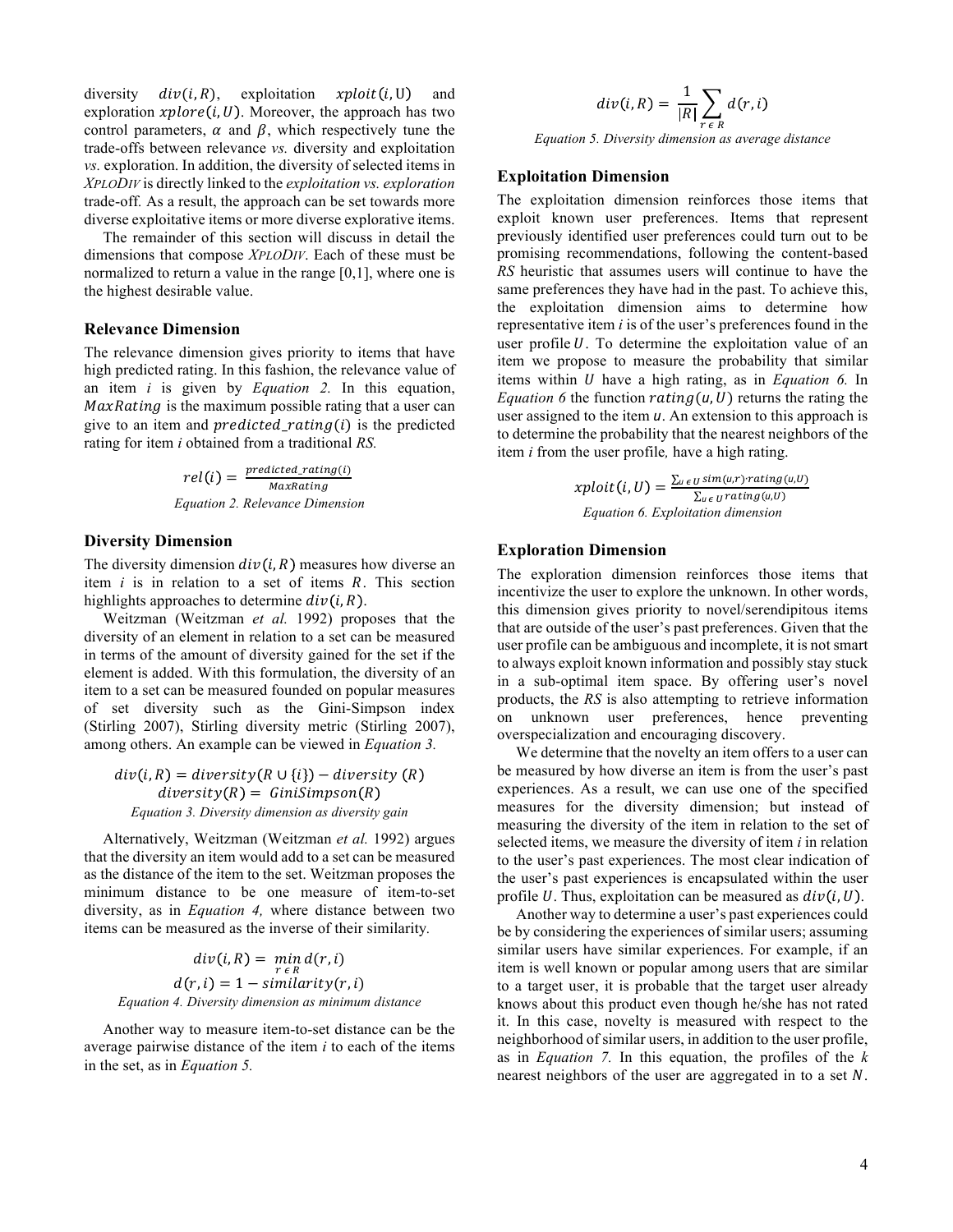Then, the exploration dimension is determined as the diversity of item *i* to the set of items formed by the union of the user profile and the profiles of the nearest neighbors.

$$
N = \{N_1 \cup N_2 \dots \cup N_k\}
$$
  
xplore(i, {N \cup U}) = div(i, {N \cup U})  
*Equation 7. Neighbourhood exploration dimension*

In this section we have specified the Exploitation-Exploration Diversification technique *XPLODIV*. This technique not only considers the *relevance vs. diversity* trade-off but also allows control over the *exploitation vs. exploration* trade-off. In the following section, we present experimental validation of the proposed technique.

# **Experimental Validation**

We evaluate our approach from four different perspectives showing that it not only provides comparable results to state of the art techniques, but in addition, it can be tuned towards more exploitative diversity or more explorative diversity. The analyzed perspectives measure the relevance, diversity, exploitation and exploration aspects of obtained results*.*

We use the MovieLens  $100k<sup>1</sup>$  dataset and a traditional user-user collaborative filtering *RS* (with neighborhood size of 50) to produce candidate items which serve as input for all the diversification techniques under evaluation. Candidate items are ordered according to relevance (in terms of predicted rating). Our approach is compared to the following baselines and state of the art technique: (*a*) *no diversity:* top *k* of candidate items*,* (*b*) *random diversity:* random selection of *k* items from candidate items, and (*c*) *MMR* (Carbonell *et al.* 1998)( $\alpha = 0.5$ ): representative technique of implicit *RS* diversification, *MMR* has served as foundation for many related more recent approaches. Explicit diversification approaches are purposely omitted as by definition are biased towards only exploitative items ignoring novel items. For all experiments, an ordered set of diversified items of size fifteen  $(k = 15)$  was selected from a set of candidate items of size 100.

Results are evaluated using metrics defined to analyze each of the four perspectives. These metrics are defined in *Table 2* as follows: (*a*) *relevance metric:* the normalized discounted cumulative gain (*i.e. nDCG*) is used, where the ideal *DCG* is obtained from the ordered top *k* results from the candidate items, (*b*) *diversity metric:* the diversity of a list is measured as the pairwise inter-list dissimilarity (*i.e., PILD*) of its elements, (*c*) *exploitation metric:* the user profile exploitation (*i.e.*, UPE) metric is defined as the average of how well represented each item from the user profile  $U$  is by items in the set  $R$  (it is determined that each  $u \in U$  is represented by the item in *R* that is most similar to the item *u*), and (*d*) *exploration metric:* percentage of novel items within the set  $R$ , where novel items are those that have

1 MovieLens Datasets: http://grouplens.org/datasets/movielens/

a dissimilarity from the user profile  $U$  larger or equal to the threshold  $\tau$ . Through experimental observations we found that for the MovieLens dataset the value  $\tau = 0.9$  was sufficiently large to observe the exploration aspect and to omit more exploitative items. Each metric returns a value in the range [0,1], where one is the highest desirable value.

| Relevance Metric                                                                                                                                                        |  |  |  |  |
|-------------------------------------------------------------------------------------------------------------------------------------------------------------------------|--|--|--|--|
| $nDCG(R) = \frac{DCG(R)}{DCG(TopK(C))}$ $DCG(R) = rel(R_1) + \sum_{l} \frac{rel(R_i)}{\log_2 l}$                                                                        |  |  |  |  |
| Diversity Metric                                                                                                                                                        |  |  |  |  |
| $\mathit{PID}(R) = \frac{2}{ R ( R -1)} \left( \sum_{i=1, \atop r_i \in R}^{  R -1} \sum_{\substack{j=i+1, j \neq i, \\ r_i \in R}}^{  R } d\big(r_i, r_j\big) \right)$ |  |  |  |  |
| <b>Exploitation Metric</b>                                                                                                                                              |  |  |  |  |
| $UPE(R, U) = \frac{1}{ U } \cdot \sum_{u \in U} \max_{r \in R} sim(r, u)$                                                                                               |  |  |  |  |
| <b>Exploration Metric</b>                                                                                                                                               |  |  |  |  |
| NDT(R, U, $\tau$ ) = $\frac{1}{ R } \cdot \sum_{n=0}^{\infty} DT(r, U, \tau)$                                                                                           |  |  |  |  |
| $\frac{UPd(r,U)}{otherwise} \geq \tau \quad \text{UPd}(r,U) = \frac{1}{ U } \cdot \sum d(r,u)$<br>$DT(r, U, \tau) = \begin{cases} 1, \\ 0, \end{cases}$<br>otherwise    |  |  |  |  |
| Where:                                                                                                                                                                  |  |  |  |  |
| Item in position $i$ within the ordered set $R$ .<br>$R_i$                                                                                                              |  |  |  |  |
| Similarity of item $r$ to item $u$ . We used Jaccard<br>sim(r, u)<br>similarity coefficient between movie genres.                                                       |  |  |  |  |
| Distance of item r to item u. $d(r, u) = 1 - \sin(r, u)$<br>d(r, u)                                                                                                     |  |  |  |  |
| <i>Table 2. Evaluation Metrics</i>                                                                                                                                      |  |  |  |  |

For *XPLODIV* we used the following set-up: diversity as *Equation 4*, exploitation as *Equation 6* and exploration as  $div(i, U)$ . In addition, we ran experiments for different values of the *XPLODIV* control parameters as follows: (*a*) *relevance bias*:  $\alpha = 0.8$ ,  $\beta = 0.5$ ; (*b*) *exploitation bias*:  $\alpha = 0.2, \beta = 0.7; (c)$  *exploration bias*:  $\alpha = 0.2, \beta = 0.3;$ (*d*) *no bias*:  $\alpha = 0.5$ ,  $\beta = 0.5$ ; (*e*) *pure exploitation:*  $\alpha =$ 0.0,  $\beta = 1.0$ ; and (*f*) *pure exploration:*  $\alpha = 0.0$ ,  $\beta = 0.0$ . A detailed description of the evaluation set-up can be viewed in (Barraza 2014).

Experiment results are shown in *Figure 1*. In addition, *Figure 2* illustrates, for selected approaches, the percentage of gain or loss for each perspective relative to results obtained from the *no diversity* approach. From *Figure 2*, we can make observations such as: The largest exploration gain was obtained by "*pure exploration*" with exploration gain of 113.65% over "*no diversity*" results.

Specifically, from *Figure 2* we can observe that all diversification approaches present a relevance loss with respect to results without diversity. However, most approaches present a significant diversity gain given the relevance sacrifice. We can also observe that our approach